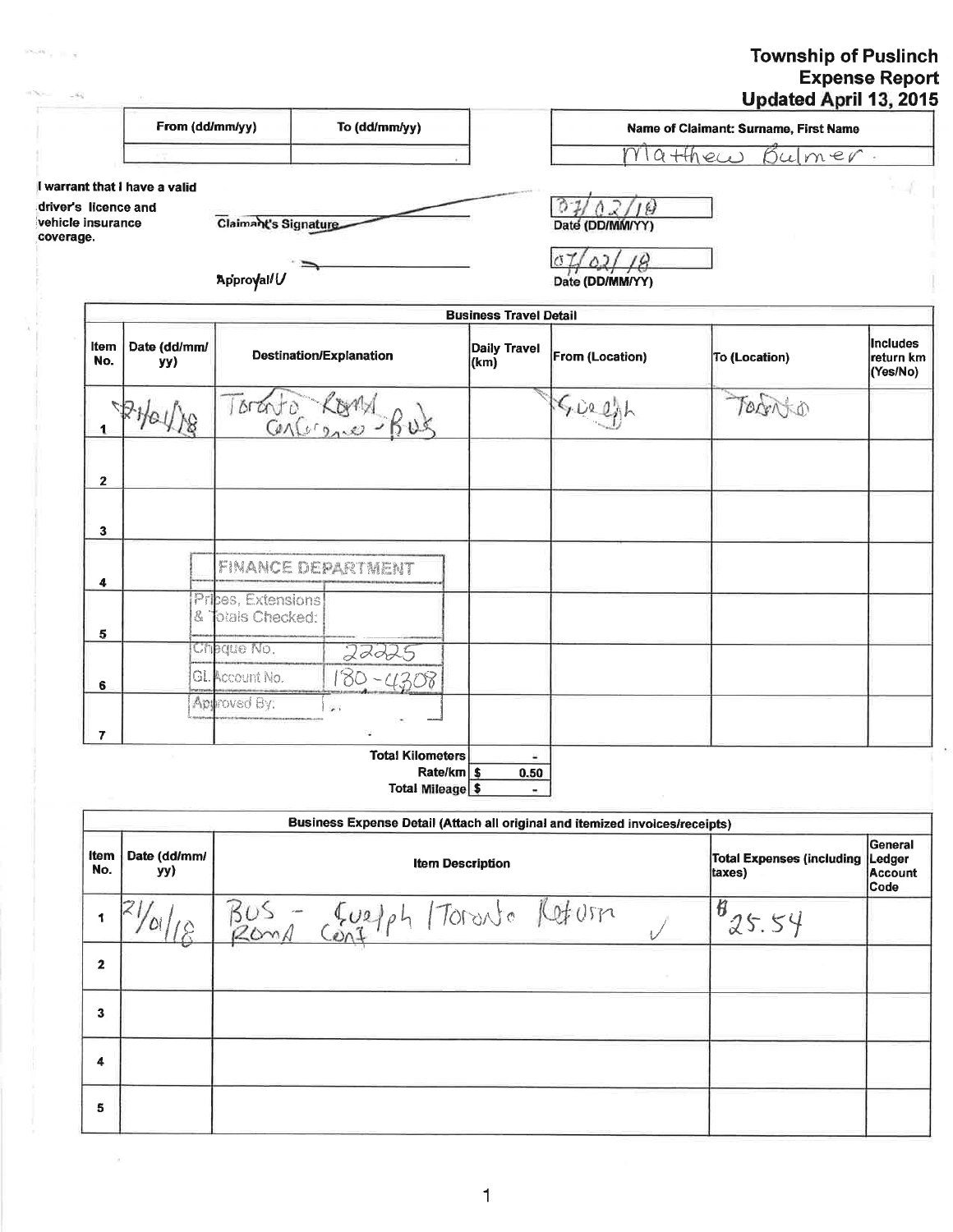**NBTA 0047** 

### **PRINT TICKET**

## BOARDING #:1 **BULMER MATTHEW** 21Jan18 08:55a **SCHD: GLC 5502** COUPON ORIG **GUELPH** ON \*COUPON DEST\* **TORONTO ON** TKT DEST TORONTO ON CONF#: 4952052501 12Jan18 11:55a SOLD AT: 08900 5502



|     |       |                 | GREYHOUND LINES OF CANADA |                          |
|-----|-------|-----------------|---------------------------|--------------------------|
|     | FROM: | <b>GUELPH</b>   |                           | ON DEP: 21 Jan 18 08:55a |
| TO: |       | <b>TORONTO</b>  | ON SCHED 5502             |                          |
|     |       | 3 DAY COMPANION | RO.                       | <b>ADULT</b>             |
|     |       |                 |                           |                          |

NO REFUND, SUBJECT TO A FEE, IF VALID FOR EXCHANGE TICKET VALID FOR SCHEDULE 5502/21Jan18 ONLY

| FARE:   | \$22.60                | CONF#: 4952052501             |
|---------|------------------------|-------------------------------|
| TAX:    | \$2.94                 | TNTER<br>CANADA<br>08900      |
| TOTAL:  | \$25.54                | 12Jan18 11:55a                |
|         |                        | <b>NBTS89000</b>              |
| BD/BD   |                        | $\bigcirc$<br>TKT ORIG:GUELPH |
| MILES:  | 112<br>56.             | ON<br>TKT DEST:TORONTO        |
| COUPON  | OF <sub>02</sub><br>01 | TARIFF: ONLOCAL               |
| 0001130 | 050                    | 31703152 4<br>29              |
|         |                        |                               |

NO REFUNDS OR EXCHANGES EXCEPT AS PROVIDED HEREIN. ANY DUPLICATION OR ALTERATION OF THIS TICKET IS STRICTLY PROHIBITED AND SHALL SUBJECT THE BEARER TO PROSECUTION.



------------------PLEASE FOLD HERE. DO NOT CUT Or TEAR--------------

#### TERMS AND CONDITIONS OF CARRIAGE & NOTICE TO SHIPPERS

All customers agree to all terms and conditions of travel and shipping found at waw.gravheund.com and waw.gravheund.com as applicable.

LIMITATION OF LIABILITY Greyhound Lines, Inc. ("Greyhound" or "Carrier") is responsible only for transportation on its own lines in accordance with applicable tariffs and MANAGEMENT OF MARMANALL USTRUMING AND TOTALS OF ORIGINISTS OF ORDER, INCLUDING DREAM OF THE CONSUMER OF THE CONSUMING THE SERVICE OF STATES OF THE CONSUMER OF THE CONSUMING THE UNIT OF THE CONSUMING THE UNIT OF THE CONSUME

TICKETS Tickets are limited as endorsed and are not transferable. The unauthorized resale of tickets is strictly prohibited and will be prosecuted. No reservations are as contain inverse are imated as endorsed and are not transierable. The madunorized resule of threes is strictly pronubited unestricted one-way and round trip tickets are represented one-way and round trip tickets are good

TRAVEL Departure dates and times may change. Carrier is not responsible for delays caused by breakdowns, road conditions, weather or other conditions beyond Carrier's<br>reasonable control. With the exception of Priority Seat

FARES AND FEES Fares are valid ONLY for the schedule, date and time for which quoted. Discount fares are subject to date, time and schedule restrictions. Fares may be subject to additional charges including taxes, fees and

REFUNDS & UPGRADES For refundable tickets only, unused one-way and round-trip walk-up fare tickets have a refund value equal to the fare paid, unless otherwise expressly<br>stated on the ticket. Advance purchase discount fare

SPECIAL FARES Special Fares are subject to availability. If quoted fare price is no longer available at the time of final booking, the current price will be displayed as an option.

US: Student and Veterans Advantage discount fares require a membership and Senior citizen's fares require proof of age. Military discounts require a valid United States military ID presented upon request

CA: Student discount fares require an International Student Identity Card or Student ID. Military discounts require a valid Military ID, retired Military ID, Veteran of Canada card or Club XTra card for military dependents.

#### SMOKING IS PROHIBITED

INTERNATIONAL TRAVEL Passengers must have proper travel documents which may be checked at or prior to boarding an international schedule and which will be required for entry into another country.

**BAGGAGE** Liability for begaage is limited by applicable tariff. All baggage must be claimed promptly upon arrival. Storage charges apply for late claim of baggage. Liability for loat or damaged interstate checked baggage

CONTACT US For questions, please contact the Fare and Schedule Department. An agent may be reached via email at (US) ifaredarevhound.com, or by phone at (800) 231-2222 and (CA) canada.info@grevhound.ca, or by phone at (800) 661-TRIP (8747).